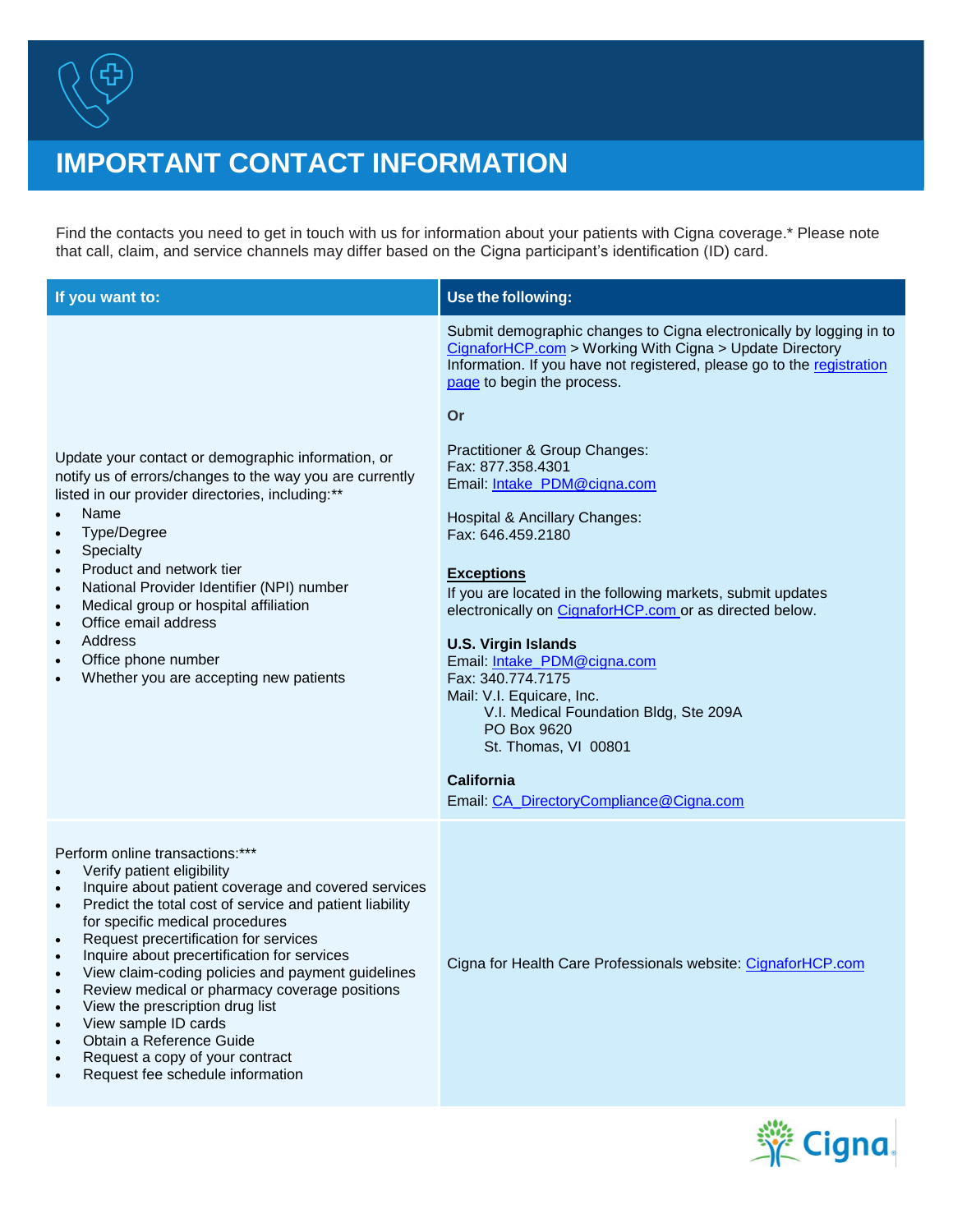| If you want to:                                                                                                                                                                                                                                                                                                                                                                                                                                                                                              | Use the following:                                                                                                                                                                                                                                                                              |
|--------------------------------------------------------------------------------------------------------------------------------------------------------------------------------------------------------------------------------------------------------------------------------------------------------------------------------------------------------------------------------------------------------------------------------------------------------------------------------------------------------------|-------------------------------------------------------------------------------------------------------------------------------------------------------------------------------------------------------------------------------------------------------------------------------------------------|
| Perform transactions using a multipayer website or<br>vendor via electronic data interchange (EDI):***<br>Verify patient eligibility and coverage<br>Inquire about patient coverage and covered services<br>$\bullet$<br>Check the status of a claim<br>$\bullet$<br>Request precertification for services<br>$\bullet$<br>Submit claims electronically<br>$\bullet$<br>Receive electronic remittance advice<br>$\bullet$<br>View list of EDI vendors                                                        | Refer to Cigna.com/EDIvendors for a list of directly connected Cigna<br>vendors.                                                                                                                                                                                                                |
| Enroll to receive electronic funds transfer (EFT) or direct<br>deposit                                                                                                                                                                                                                                                                                                                                                                                                                                       | Log in to CignaforHCP.com > Working with Cigna > Electronic<br>Funds Transfer > Enroll in Electronic Funds Transfer (EFT) Options.                                                                                                                                                              |
| Perform telephone transactions:***<br>Learn about electronic services<br>Verify patient eligibility and coverage<br>$\bullet$<br>Check the status of a claim<br>$\bullet$<br>Request precertification for services<br>Request an exception to the prescription drug list<br>$\bullet$<br>In the Texas market, request the Texas SB 418 Written<br>$\bullet$<br>Verification; a representative is available Monday to<br>Friday, from 6 a.m. to 6 p.m. and from<br>9 a.m. to 12 p.m. on weekends and holidays | Phone: 800.88Cigna (882.4462)<br>For patients with "G" ID cards:<br>Phone: 866.494.2111<br>Customer Service numbers are also included on the patient's ID<br>card.                                                                                                                              |
| Submit a paper claim                                                                                                                                                                                                                                                                                                                                                                                                                                                                                         | Refer to patient's ID card                                                                                                                                                                                                                                                                      |
| Submit or inquire about an appeal or dispute                                                                                                                                                                                                                                                                                                                                                                                                                                                                 | Phone: 800.88Cigna (882.4462)<br>Website: CignaforHCP.com<br>Fax: 877.815.4827<br>Mail: Cigna National Appeals<br>PO Box 188011<br>Chattanooga, TN 37422<br>For patients with "G" ID cards:<br>Fax: 877.804.1679<br>Mail: Cigna National Appeals<br>PO Box 188062<br>Chattanooga, TN 37422-8062 |
| Submit or inquire about provider credentialing**                                                                                                                                                                                                                                                                                                                                                                                                                                                             | Phone: 800.88Cigna (882.4462)                                                                                                                                                                                                                                                                   |
| Obtain information about organ and tissue<br>transplant network                                                                                                                                                                                                                                                                                                                                                                                                                                              | Cigna LifeSOURCE Transplant Network <sup>®</sup><br>Phone: 800.668.9682<br>Website: CignaLifeSOURCE.com                                                                                                                                                                                         |
| Contact a dental network                                                                                                                                                                                                                                                                                                                                                                                                                                                                                     | Phone: 800. Cigna 24 (244. 6224)<br>Website: CignaforHCP.com<br>For patients with "G" ID cards:<br>Phone: 866.494.2111                                                                                                                                                                          |
| Obtain other telephone numbers and addresses                                                                                                                                                                                                                                                                                                                                                                                                                                                                 | Refer to the patient's ID card                                                                                                                                                                                                                                                                  |